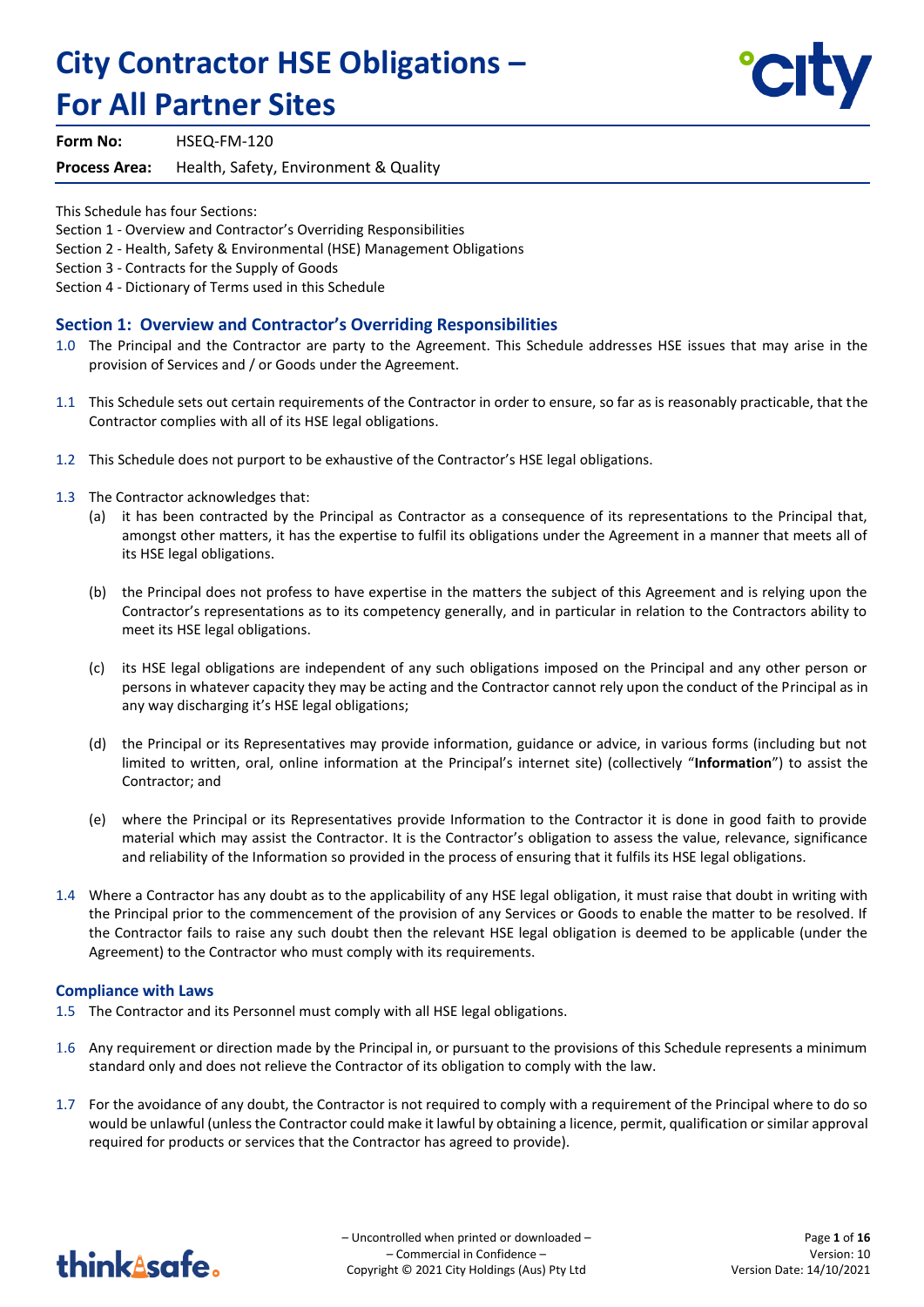

## **Use of Subcontractors**

- 1.8 Where a Contractor engages the services of a subcontractor to discharge any part of its obligations under this Agreement, the Contractor must ensure that in the performance of that obligation the subcontractor is subject to all of the Contractor's obligations under this Schedule in so far as they are applicable to the subcontractor's role.
- 1.9 The Contractor must ensure that all subcontractors are monitored and their safety performance managed as required.
- 1.10 The Contractor must seek the prior approval of the Principal (which will not be withheld unreasonably) in relation to the proposed use of any subcontractor and in doing so shall, if requested to do so, provide evidence of the subcontractor's competency in OHS.

# **Section 2: Health, Safety & Environmental Management Obligations**

## **2.1 General**

- 2.1.1 Without in any way limiting the Contractor's HSE legal obligations:
	- (a) the Contractor shall on request provide to the Principal the details of the safety aspects of the contract prior to the commencement of the Work, or at any time during the life of the Agreement;
	- (b) the Contractor is responsible to ensure that all Works undertaken comply with the HSE legal obligations and are otherwise undertaken in a manner which is acceptable to the Principal.
	- (c) minors accompanying the Contractor's Personnel will not be allowed on to the Principal's Sites;
	- (d) the Contractor is responsible for completing and supervising tasks in a manner which does not place the health or safety of its Personnel, the Principal or its Representatives, customers, or anyone else at risk (including the environment);
	- (e) if at any time a Contractor observes, or it is otherwise drawn to its attention through any formal or informal process, that certain work practices:
		- (i) do, or
		- (ii) may reasonably be considered to, represent a risk to the health or safety of any person (or environment) due to the fact that all reasonably practicable measures have not been taken to control the potential risks arising from that work, the Contractor shall order the cessation of the relevant work immediately.
		- (iii) the Contractor shall ensure that the relevant work does not recommence until an appropriate review has been undertaken to identify the hazards, and assess and control the risks, and the results of that assessment implemented.
	- (f) The Contractor must promptly notify the Principal in writing of any actions taken or instituted by a relevant HSE regulatory authority, including but not limited to, the service of an infringement notice, improvement or prohibition notice, application of civil penalties, prosecutions, enforceable undertakings or any other form of regulatory action against the Contractor for an alleged breach of any HSE legal obligation arising from the provision of services under this agreement.

#### **2.2 Hazard and Incident Management**

- 2.2.1 Any hazard or incident (including near misses) involving the Contractor, its Personnel, the Principal or its Representatives, customers, or anyone else at a Principal's Site, must be immediately reported to the Principal's Representative and Site Manager.
- 2.2.2 Where any incidents (including near misses) arise in the performance of this Agreement, and the incident is subject to a legal requirement to report to, or notify, a relevant regulatory authority the Contractor must:
	- (a) notify the Principal immediately; verbally then via an incident report form.
	- (b) notify the relevant authority as required by the law;
	- (c) provide to the Principal a copy of that notification and the reference provided by the relevant authority as evidence of the notification of the incident; and

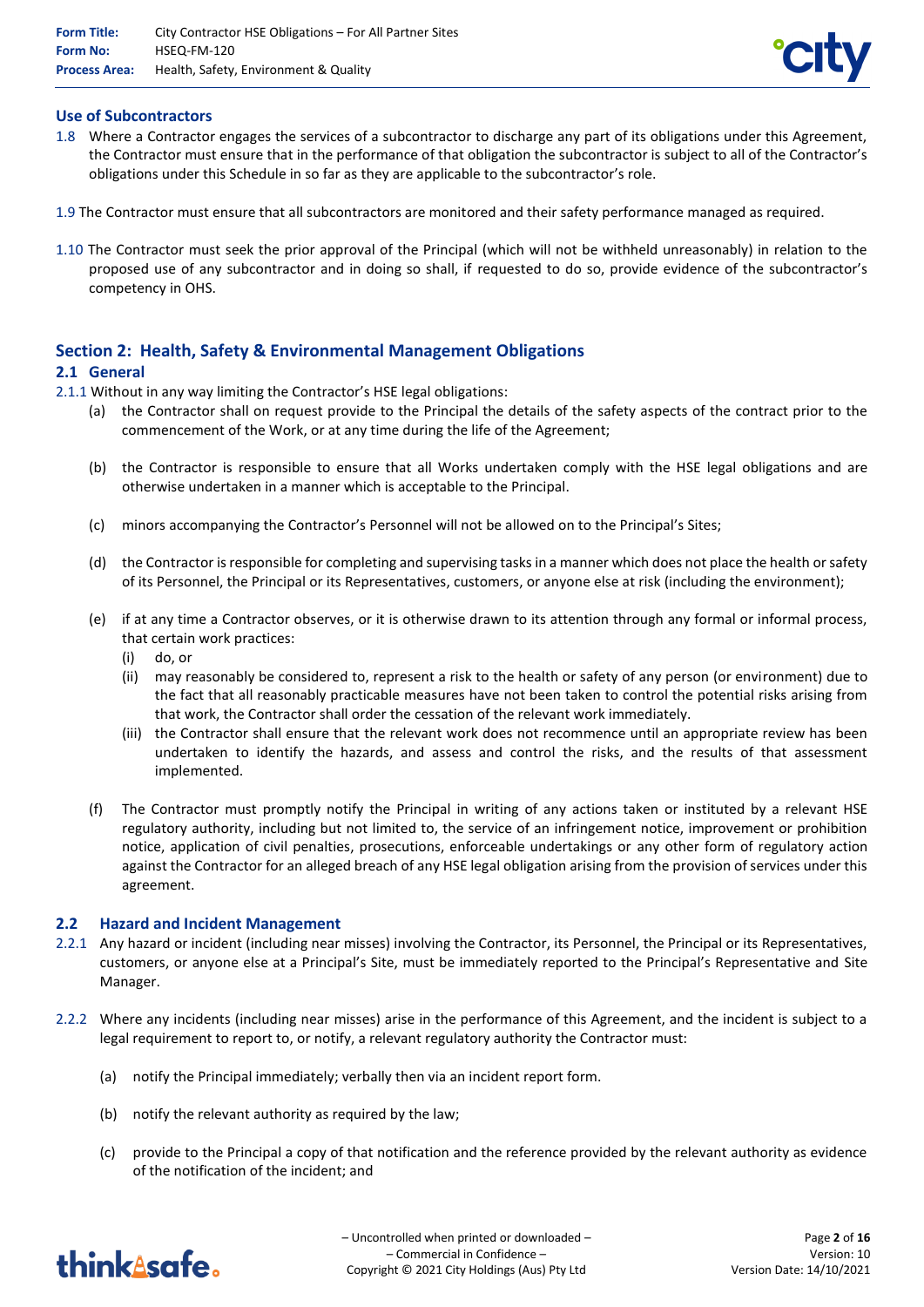

- (d) where the Principal is the party obliged by any law to make the notification the Contractor shall immediately provide to the Principal any information required for the notification to be properly made.
- 2.2.3 The Contractor will, on request by the Principal, give its full co-operation to any investigation of an incident, including, providing any relevant documentation, including, but not limited to such items as photographs, statements made by Personnel, training and maintenance records; operational procedures and risk assessments and proposed corrective actions.

## **2.3 Site Access, Safety Barriers and Signage**

- 2.3.1 The Contractor must ensure that the Site Manager approves the expected time of entry and the period for Site access. If access is required beyond the Site's normal trading hours, arrangements for after hour's access are to be made with the Site Manager or their Delegate.
- 2.3.2 Vehicles must use only recognised entrances and exits when entering or leaving car parks. Speed limits must be observed in car parks. The Contractor must only park in those areas designated by the Site Manager. The Principal may, at its discretion designate particular entrances and exits and prohibit the Contractor from using any alternatives.
- 2.3.3 So far as is reasonably practicable the Contractor shall erect suitable fencing or other barriers, appropriate to the nature of the Work, and signage to ensure that non-authorised persons do not enter the work area.
- 2.3.4 Where the Works cause a potential disruption to pedestrians or vehicular movement, the Contractor must provide clear signage and direction, including if appropriate, Personnel, so that persons are not liable to be confused as to the path they should follow. The Contractor shall also abide by all site-specific Traffic Management Procedures / Plans.
- 2.3.5 Appropriate safety signs and equipment must be provided where a hazard results from Work undertaken. Safety signs must be obeyed and adequate safety equipment used for the purpose intended.

#### **2.4 Health, Safety and Environmental Management System**

- 2.4.1 Contractors engaged in High Risk Contracts or High Risk Activities are required to have a health, safety and environmental management system or health, safety and environmental management plan in place that is consistent with the risk associated with the Works, the size and scope of the Works, the number of parties involved in the Work, the likely duration of the Works and their cost, and their potential impact on the health and / or safety of other persons and the environment.
- 2.4.2 Guidance on an appropriate health, safety and environmental management system may be obtained from ISO45001 (OH&S Management System Requirements Standard) and ISO14001 (Environmental Management System Requirements Standard) or other recognised systems.

#### **2.5 Safe Work Method Statements ("SWMS") and Hazard Disclosure**

**Note**: For New Zealand-based Contractors a SWMS includes such things as Safe Work Procedures/Practices, job safety assessment checklists, work safety checklists, etc.

- 2.5.1 A SWMS must be prepared by the Contractor for all Works and must describe the Works to be completed, outline the steps involved and identify associated hazards and the risk control measures that will be implemented to eliminate or reduce risk.
- 2.5.2 The Contractor must ensure that all Personnel have a copy of a completed SWMS (which is available on request) and must ensure that all Personnel can demonstrate an understanding and successful implementation of all control measures outlined in the SWMS.
- 2.5.3 If the contractor is carrying out routine work, a generic SWMS is sufficient for as long as:
	- (a) the scope of works;
	- (b) identified hazards and risks; and
	- (c) site conditions

remain materially unchanged. If any of these factors does vary to a material extent, the Contractor must ensure that the SWMS is revised to reflect the changed conditions, that appropriate controls are in place and that a copy is available upon request.

Contractor must comply with other Partner specific requirements including such items as Pre-Work Checklists, Job Safety Analysis Worksheets and Work Permits.

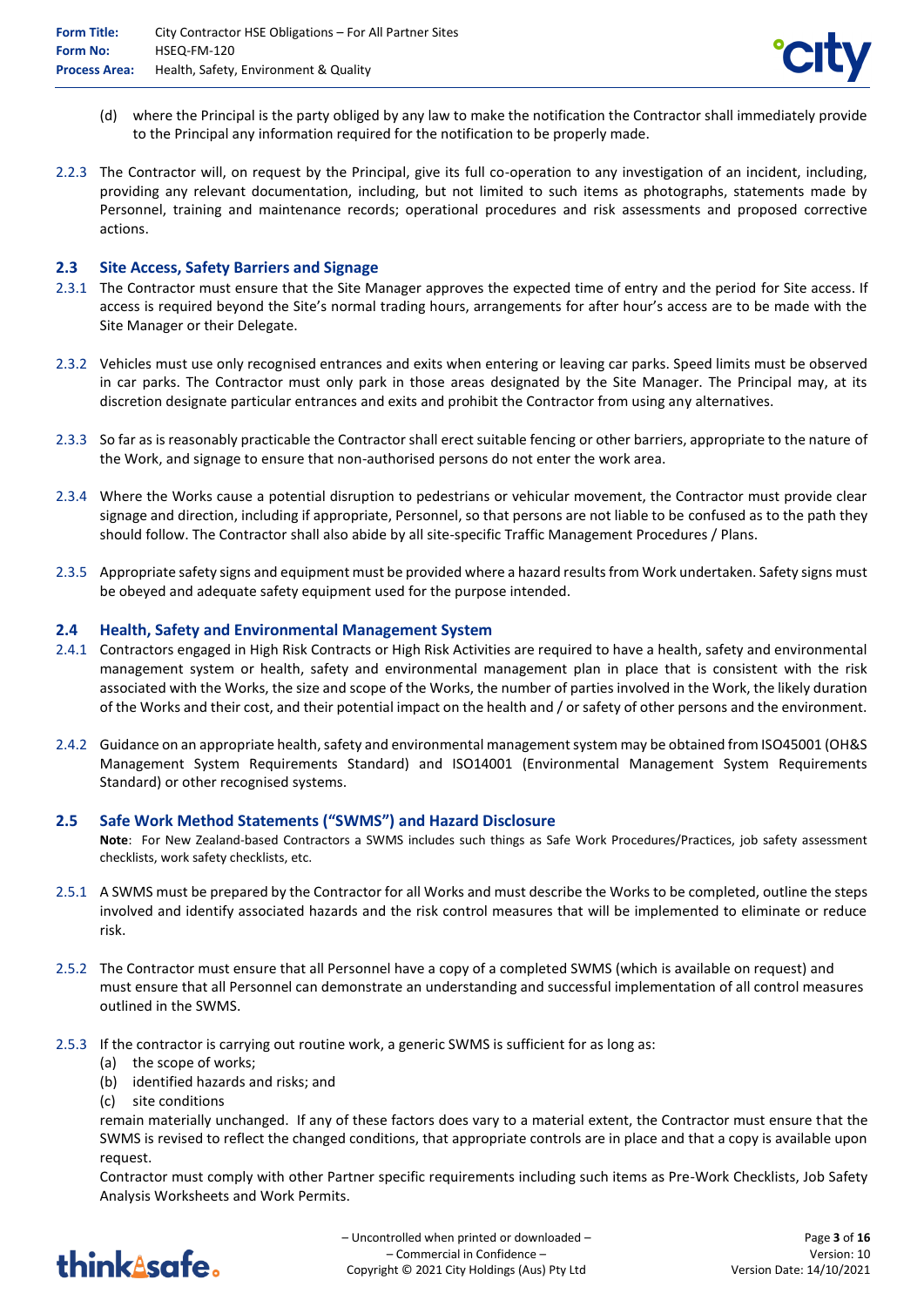

## **2.6 Spot Checks**

Spot checks will be conducted by the Principal, to ensure that the Contractor complies with the risk controls and other requirements outlined in the SWMS, this Schedule and all documents to which this Schedule refers.

## **2.7 Corrective Action Report (CAR)**

- 2.7.1 Where an instance of a non-compliance is noted by the Principal's Representative, a CAR will be issued to the Contractor. The Contractor must propose corrective actions that are acceptable to the Principal's Representative and implement them within the timeframe specified in the CAR. Both parties will act reasonably in seeking to reach agreement on the relevant timeframe in each case.
- 2.7.2 In determining an acceptable time frame for corrective action, regard must be had to the:
	- (a) Nature of the hazard;
	- (b) Resultant risk; and
	- (c) extent to which, if necessary, interim controls can be put in place to mitigate and control the risk to an 'acceptable' level, pending the full implementation of the agreed corrective action.
- 2.7.3 The completed CAR must be returned to the Site Manager or Delegate for review.

#### **2.8 Audits**

Audits of the Contractor's safety management systems may be conducted by the Principal's Representative to assess the level of compliance with its obligations to the Principal and its HSE legal obligations. The Contractor must make available all premises, systems, Personnel, documentation and information necessary to enable the Principal's Representative to ascertain the Contractor's level of compliance.

#### **2.9 Training, Induction and Site Requirements**

- 2.9.1 The Contractor is responsible for ensuring that all Personnel have appropriate qualifications, licences and are provided with adequate information, supervision, instruction and training prior to commencing work on the Principal's premises.
- 2.9.2 The Contractor will ensure that none of its Personnel undertake work unless they hold a valid licence, permit, and certificate of competency or qualification as per the Principal's requirements and the laws of the relevant jurisdiction(s). Copies of Personnel qualifications to be readily accessible.
- 2.9.3 It is the Contractor's responsibility to ensure they provide information in languages other than English where necessary.

#### **2.10 Health, Safety and Environmental Induction Requirements**

2.10.1 It is the Contractor's responsibility to ensure that all Personnel:

- (a) who will be performing Works on the Site, complete the contractor HSE induction program and/or Site contractor induction program relevant to the Site, before commencing work on the Site;
- (b) undertake any required Site orientation before commencing work on Site;
- (c) complete any other required inductions such as those required by law or industry standards.
- (d) if engaged to perform work at any Ampol, Coles Express or Caltex petrol site, have completed the Work Place Clearance Group (WPCG) Clearance Issuer Course and undertake works in accordance with WPCG Work Clearance Procedures.

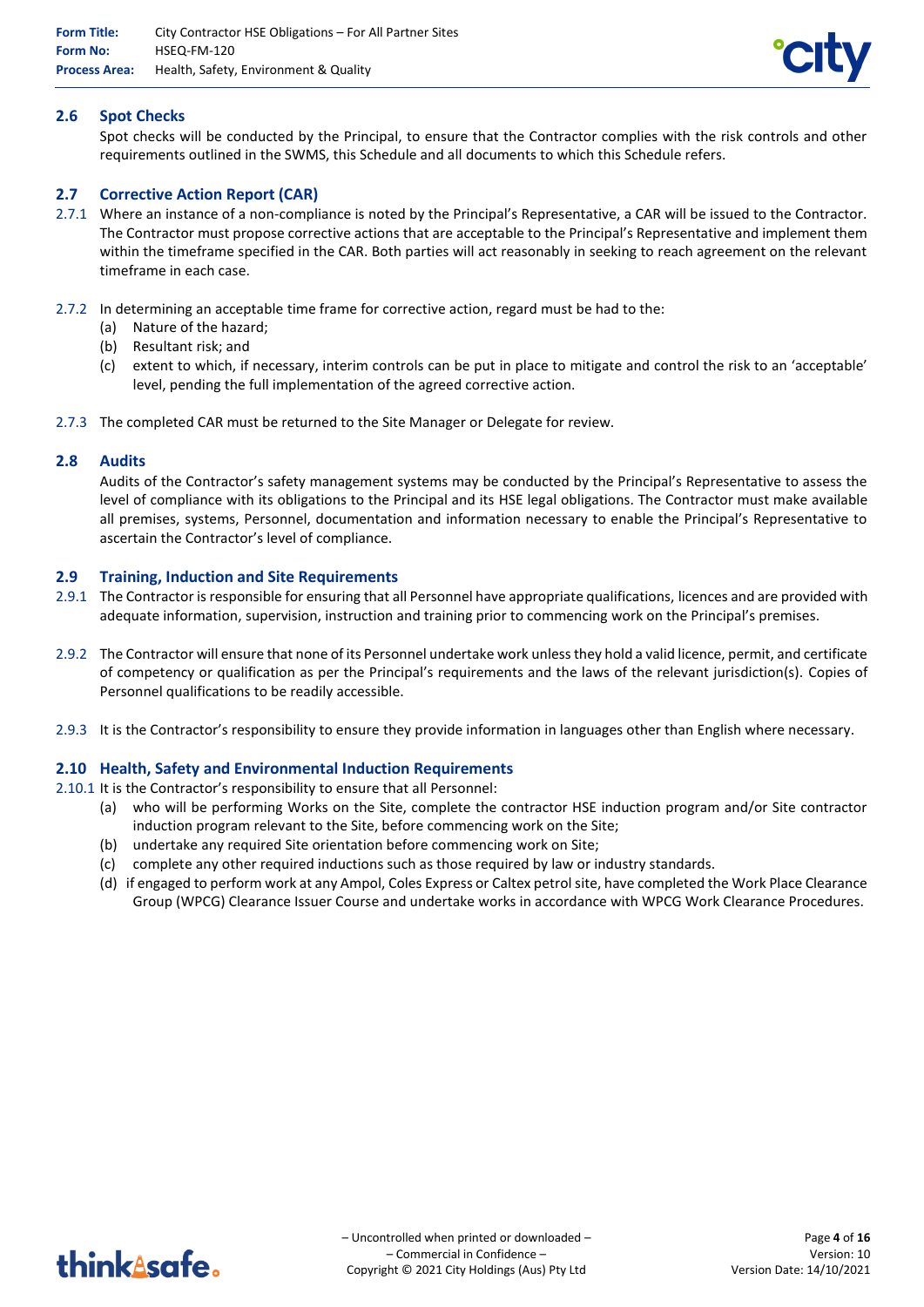

2.10.2 Links to City Partner Inductions are provided in Table 1 below:

## **Table 1 - Partner Safety Induction Details**

| <b>City Partner</b>                                                                                                                                                                                                                                                                                                                                                              | <b>Link to Partner Induction</b>                                                                                                                  |
|----------------------------------------------------------------------------------------------------------------------------------------------------------------------------------------------------------------------------------------------------------------------------------------------------------------------------------------------------------------------------------|---------------------------------------------------------------------------------------------------------------------------------------------------|
| <b>Australian Red Cross Blood Service Contractor</b>                                                                                                                                                                                                                                                                                                                             | http://www.linksafe.com.au/ausredcross                                                                                                            |
| Induction                                                                                                                                                                                                                                                                                                                                                                        |                                                                                                                                                   |
| <b>Bunnings Contractor Induction</b>                                                                                                                                                                                                                                                                                                                                             |                                                                                                                                                   |
| Please Note: You must register as a user only<br>and select<br>'City FM Australia' to complete your induction<br>- See below:<br>Registration<br>Company<br>Please select the company you work for from the drop down menu below.<br>Company<br>City FM Australia [CIT023]<br>$\overline{\mathbf{v}}$<br>Haven't registered your business? Click here to register your business. | https://learning.bunnings.com.au/contractor/register/user<br>(For best results use Google Chrome or Microsoft Edge)                               |
|                                                                                                                                                                                                                                                                                                                                                                                  |                                                                                                                                                   |
| <b>Coles Group</b> Contractor Induction for all Coles                                                                                                                                                                                                                                                                                                                            | For new users:                                                                                                                                    |
| Supermarket, Liquor and Express stores                                                                                                                                                                                                                                                                                                                                           | https://contractorinduction.colesgroup.com.au/account/register                                                                                    |
|                                                                                                                                                                                                                                                                                                                                                                                  | For existing Inductions:<br>https://contractorinduction.colesgroup.com.au/account/login<br>(For best results use Google Chrome or Microsoft Edge) |
| <b>Goodstart</b> Contractor Induction                                                                                                                                                                                                                                                                                                                                            | Rapid Global Induction key to be provided by Contractor Company to their<br>employees/team members via their Rapid Global account with City.      |
| <b>Kmart</b> Contractor Induction                                                                                                                                                                                                                                                                                                                                                | https://www.klearning.net.au/login/contractor.php                                                                                                 |
| mycar Contractor Induction                                                                                                                                                                                                                                                                                                                                                       | https://www.onlineinduction.com/mycar/                                                                                                            |
| <b>Target Contractor Induction</b>                                                                                                                                                                                                                                                                                                                                               | http://contractor.target.com.au                                                                                                                   |

- 2.10.3 The Principal's contractor safety induction program must be undertaken by each person/s that will be performing the Works on Site. If any person undertakes, or attempts to undertake, the Principal's contractor safety induction on behalf of another person, then both persons are considered by the Principal to be guilty of a serious and intentional breach of safety requirements.
- 2.10.4 In these circumstances the Principal may, at its discretion:
	- (a) suspend the access rights of one or both of those persons to any of the Principal's work Sites for such period of time as it considers appropriate, including a permanent ban; and
	- (b) require the Contractor to provide evidence of a system to be implemented by it to ensure that such fraudulent behaviour does not occur again.
- 2.10.5 Where there are literacy or language issues that prevent Personnel from completing the Principal's contractor safety induction independently, it is the Contractor's responsibility to:
	- (a) provide support for those Personnel to undertake the contractor safety induction;
	- (b) ensure that in providing any support to those Personnel that the support is limited to addressing the language or literacy issues and:
		- (i) in no way provides assistance to the Personnel in relation to their answers to the contractor safety induction questions; and
		- (ii) the person's lack of language or literacy skills do not present a health or safety risk to themselves or any other person/s who may be adversely affected by their acts or omissions; and

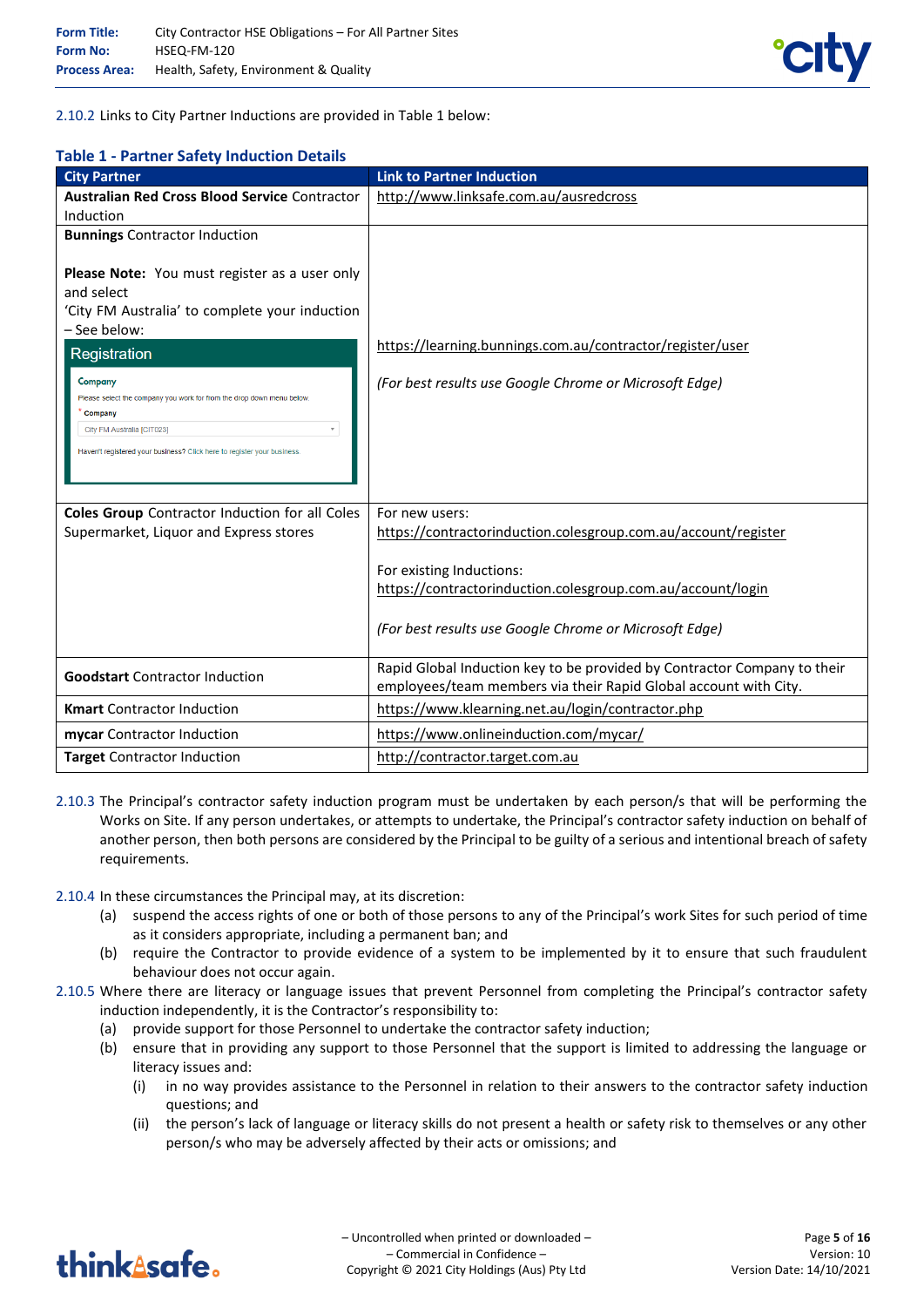

(c) maintain a record of all Personnel for whom assistance is provided, the reason that assistance was required, the name and contact details of the person who provided the assistance, and a signed acknowledgment by that person that the support they provided was limited to language or literacy issues.

2.10.6 The Contractor will operate and maintain a complete record of all Personnel inducted.

## **2.11 Sign in Requirements**

All Personnel must:

- (a) report to the Site Manager or Delegate and sign the Sign In Register on arrival at the Site;
- (b) report to the Site Manager or Delegate and sign out on leaving the Site for any reason;
- (c) show a copy of the SWMS on Site on request;
- (d) wear a visitor's sticker or badge issued or approved by the Principal;
- (e) if engaged to perform work on a Site (or the Site of another entity which we confirm to you accepts Partner Induction), carry Induction Card with them.

#### **2.12 Personal Safety**

## **2.12.1 Personal Protective Clothing and Equipment**

The Contractor must ensure that Personnel dress appropriately for each task and wear fully closed-in footwear at all times. The Contractor is responsible for assessing the need for, and providing appropriate and Australian / New Zealand Standards compliant personal protective equipment ("PPE") for all Personnel, and ensuring that PPE is utilised and worn in the correct manner.

All workwear shall be worn from wrist to ankle at all times whilst on site.

For DC Sites, the wearing of high visibility workwear or hi visibility vest and closed in safety footwear is a mandatory requirement. Vests and Jackets must be fastened by zipper or other suitable reliable fastening system. Velcro fasteners are not permitted.

#### **2.12.2 No Smoking Policy**

The contractor will ensure that all Personnel observe the smoking restrictions in force on the Sites.

#### **2.12.3 Drugs/Alcohol**

- 2.12.3.1 No person will be permitted to enter or work on the Principal's premises while adversely impaired by the:
	- (a) use of prescription medication;
	- (b) consumption of alcohol; or
	- (c) use of illegal drugs to a degree which presents a risk to the health or safety of that person, or other persons who may otherwise suffer a detriment to their health or safety as a result of any act or omission by the person who is impaired.
- 2.12.3.2 Alcoholic beverages must not be consumed or stored on the premises.

#### **2.12.4 Fitness for Work**

Contractors are to ensure that an employed individual is in a state (physical, mental and emotional) that enables the individual to perform assigned tasks competently and in a manner which does not compromise or threaten the safety or health of themselves or others.

#### **2.12.5 Harassment or Discrimination**

The Contractor must ensure that its Personnel comply at all times with all laws and policies regarding harassment and discrimination. In particular, the Contractor will assist the Principal to provide an environment in which employees, contractors, customers and visitors can work without interference caused by harassment or discrimination. Any form of harassment or discrimination will not be tolerated.

#### **2.13 Plant & Equipment**

- 2.13.1 Contractors must provide and use their own Plant.
- 2.13.2 All Plant and equipment and other items provided by or on behalf of the Contractor will be under the control of and the sole responsibility of the Contractor at all times.



– Uncontrolled when printed or downloaded – – Commercial in Confidence – Copyright © 2021 City Holdings (Aus) Pty Ltd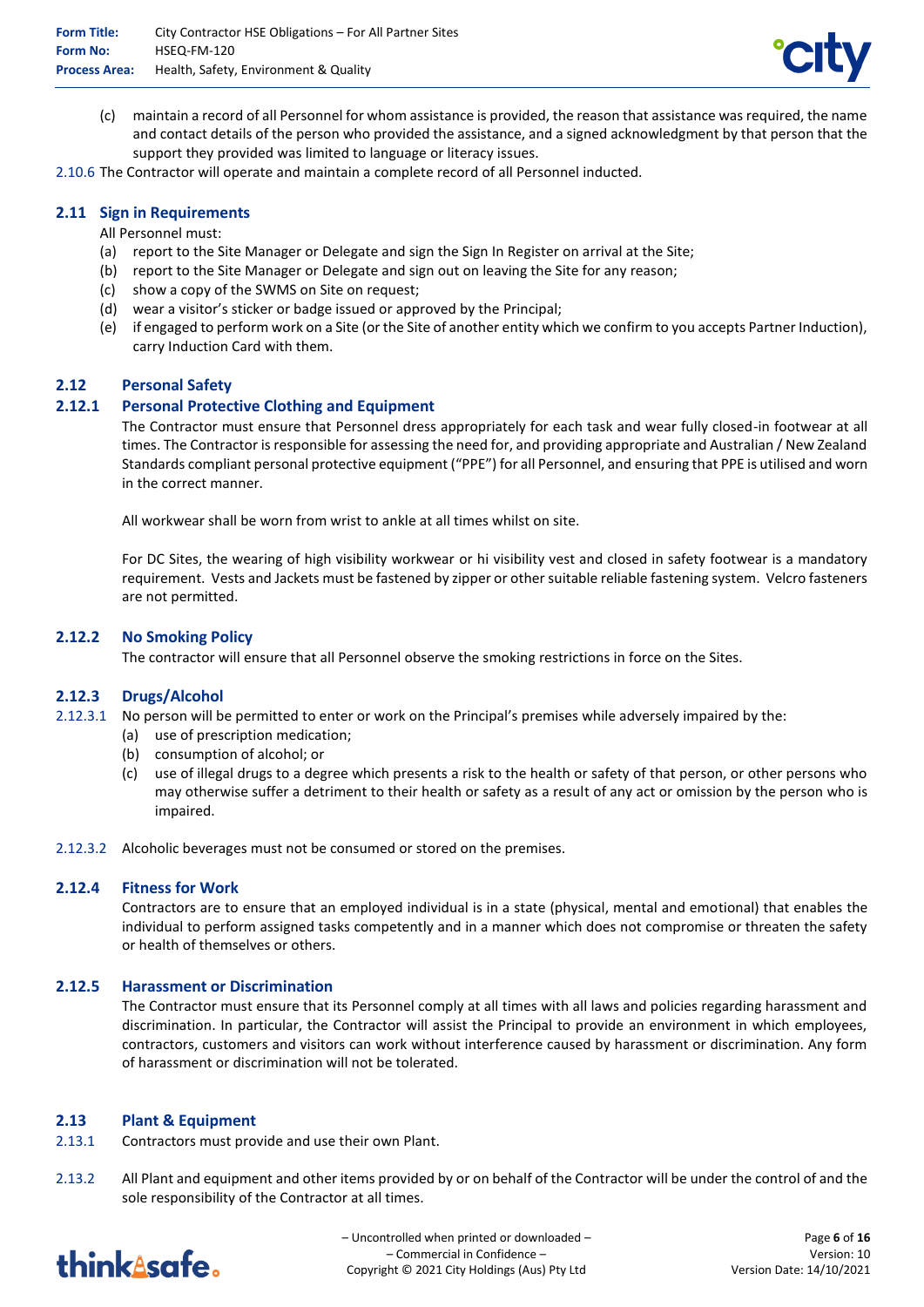- 2.13.3 Plant and equipment must be inspected after repair or maintenance has been completed to ensure that it is safe to return to service.
- 2.13.4 Detailed, documented results of Plant risk assessments will be made available to the Principal by the Contractor on request.
- 2.13.5 Plant operators must be trained and licensed where relevant. Evidence of this to be made available on request.
- 2.13.6 The Principal's Plant is not to be used without the approval from the relevant Principal's Representative. Evidence of all necessary licences and competency training must be provided to the Principal's Representative before approval can be given. Such evidence must also be provided to the Principal at any time on request.
- 2.13.7 An approval by the Principal's Representative of the use of its Plant does not constitute a representation that the Plant or equipment is suitable for the proposed use by the Contractor, nor that the Plant or equipment is free of any defect.
- 2.13.8 It remains the Contractor's responsibility, in accordance with its HSE legal obligations, to ensure that the Plant or equipment is both safe and suitable for the proposed work and that Personnel using the equipment are competent to do so.
- 2.13.9 Isolation procedures are required for the cleaning, maintenance and repair of certain Plant. The Contractor must, in addition to any other OHS Obligations, ensure that the cleaning, maintenance and repair of Plant with moving parts (in this paragraph referred to as "Work") is not undertaken while that Plant is operating. Where the Plant is electrically powered, irrespective of whether or not it has moving parts, the power must be effectively isolated, before any such Work is undertaken, unless there is no reasonably practical alternative approach. The Contractor shall have in place appropriate isolation procedures to ensure that its Personnel can comply with this obligation.
- 2.13.10 Internal combustion engines (petrol/diesel/LPG) are not to be used inside a building without the completion of a risk management plan and the implementation of associated controls.
- 2.13.11 Plant and equipment must be stored, operated and maintained in accordance with the manufacturer's specifications and the requirements of any relevant legislative and Industry Standards. Maintenance records to be made available on request.
- 2.13.12 In Partner sites, plant and equipment must not be left unattended or within the reach of children.
- 2.13.13 In DC Sites, plant and equipment must not be left unattended unless the area is appropriately secured and made safe.
- 2.13.14 Noise levels must be kept to a minimum (and at all times within legal occupational health and safety and environmental limits).
- 2.13.15 Dusts and atmospheric contaminants must be kept to a minimum and at all times below acceptable limits prescribed by any relevant legislative and Industry Standards.
- 2.13.16 Plant prestart checklists to be completed in accordance with manufactures/ operators manual prior to work commencing.
- 2.13.17 Work areas where plant is to be used is to be appropriately protected by the erection of barricading or the posting of a competent spotter where necessary.

#### **2.14 Fire Protection**

#### **2.14.1 Evacuation and Fire Procedures**

- 2.14.1.1 The Contractor must ensure that all Personnel complete the site orientation, including review of evacuation and fire procedures, upon entry to the Site.
- 2.14.1.2 In carrying out the Works, the Contractor must not restrict or impede emergency evacuation routes or access to fire extinguishers, hoses or doors.

# **2.14.2 Smoke Detectors**

2.14.2.1 Permission must be obtained from the Site Manager (or Centre Management where appropriate), prior to the commencement of Works that may produce dust or smoke.



– Uncontrolled when printed or downloaded – – Commercial in Confidence – Copyright © 2021 City Holdings (Aus) Pty Ltd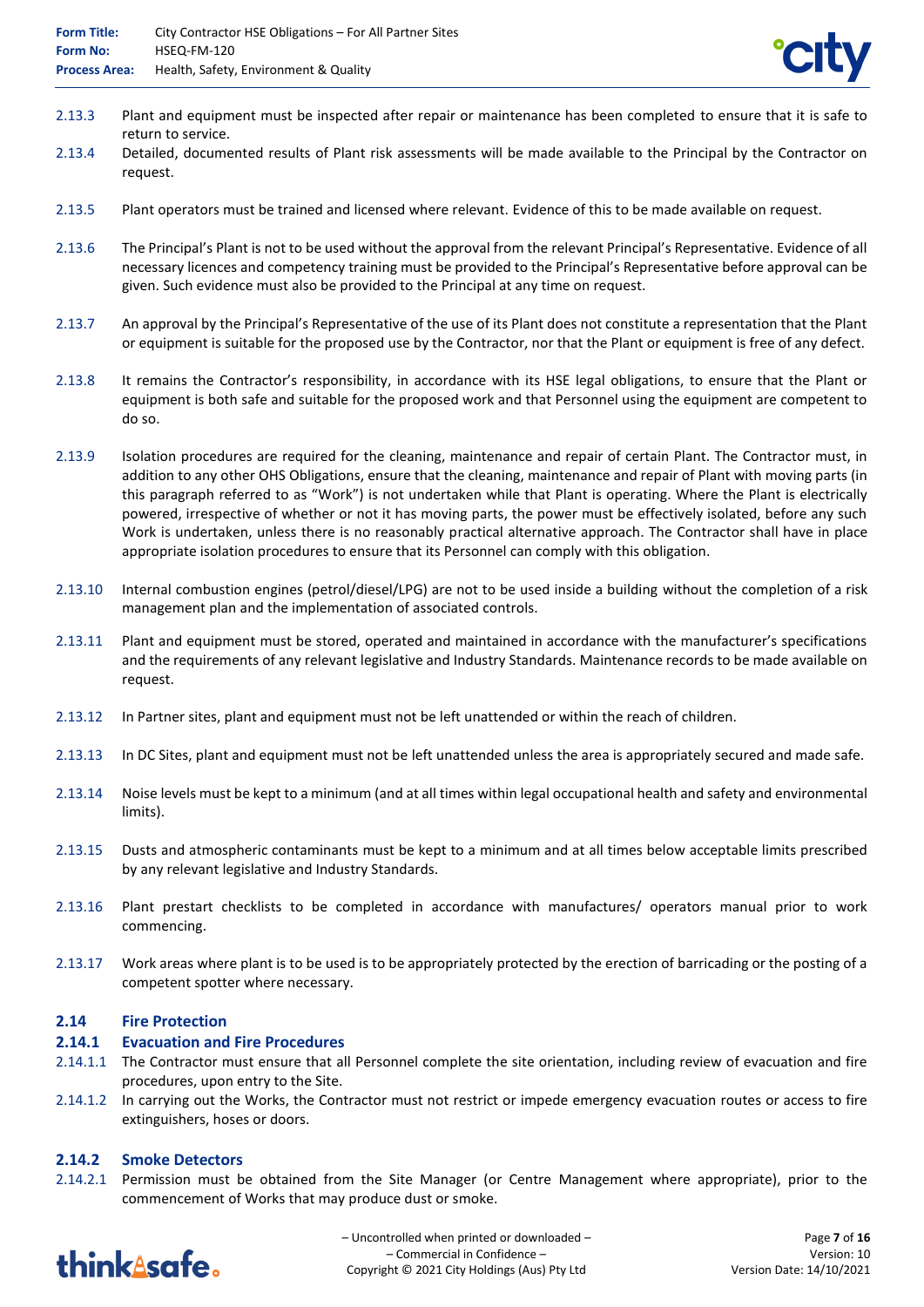

2.14.2.2 Isolation of smoke detectors or other fire protection equipment may be required by the Principal before any hot or dusty work is commenced. In such cases, a document available from the Principal and entitled Fire Protection Equipment Impairment Notice must be completed (see 2.15.3 below).

## **2.15 Work Permits**

Table 2 lists all relevant permits per City Partner:

#### **Table 2 - Work Permit Details**

| <b>City Partner</b>                                           | <b>Permit Availability</b>                                                                                                          | <b>Permit Name</b>                                                                                                                                                                                                                                                                                                                                                                                                 |
|---------------------------------------------------------------|-------------------------------------------------------------------------------------------------------------------------------------|--------------------------------------------------------------------------------------------------------------------------------------------------------------------------------------------------------------------------------------------------------------------------------------------------------------------------------------------------------------------------------------------------------------------|
| <b>Australian Red</b><br><b>Cross</b><br><b>Blood Service</b> | Go to https://jobclosedown.cityholdings.com.au<br>and use the issued Contractor Login and PIN to<br>access the permits.             | HSEQ-FM-123 City Hot Work Permit<br>$\bullet$<br>HSEQ-FM-007 City Confined Spaces Entry<br>Permit<br>HSEQ-FM-124 City Isolation of Services Work<br>Permit<br>HSEQ-FM-126 City Roof and Ceiling Spaces<br><b>Work Permit</b>                                                                                                                                                                                       |
| <b>Bunnings</b>                                               | Onsite &<br>Go to https://jobclosedown.cityholdings.com.au<br>and use the issued Contractor Login and PIN to<br>access the permits. | <b>Bunnings Hot Work Permit</b><br>$\bullet$<br><b>Bunnings Fire Protection Impairment Permit</b><br>$\bullet$<br>(Instore only via Bunnings Team Member)<br>HSEQ-FM-007 City Confined Spaces Entry<br>Permit<br>HSEQ-FM-124 City Isolation of Services Work<br>Permit<br>HSEQ-FM-126 City Roof and Ceiling Spaces<br><b>Work Permit</b>                                                                           |
| <b>Coles Group</b>                                            | Onsite &<br>Go to https://jobclosedown.cityholdings.com.au<br>and use the issued Contractor Login and PIN to<br>access the permits. | Coles Electrical & Gas Isolation Permit<br>Coles Fire Protection Equipment Impairment<br>Permit<br><b>Coles Hot Work Permit</b><br>$\bullet$<br>Coles Roof & Ceiling Space Work Permit<br>Coles Express Equipment Isolation Permit<br>HSEQ-FM-077 EWP and Scaffold Work Permit<br>for DC's (Coles Distribution Centres Only)                                                                                       |
| Goodstart                                                     | Go to https://jobclosedown.cityholdings.com.au<br>and use the issued Contractor Login and PIN to<br>access the permits.             | HSEQ-FM-123 City Hot Work Permit<br>$\bullet$<br>HSEQ-FM-007 City Confined Spaces Entry<br>٠<br>Permit<br>HSEQ-FM-124 City Isolation of Services Work<br>Permit<br>HSEQ-FM-126 City Roof and Ceiling Spaces<br><b>Work Permit</b>                                                                                                                                                                                  |
| <b>Kmart</b>                                                  | Onsite &<br>Go to https://jobclosedown.cityholdings.com.au<br>and use the issued Contractor Login and PIN to<br>access the permits. | Kmart Electrical & Gas Work Permit<br>Kmart Fire Impairment Notice<br><b>Kmart Hazardous Work Permit</b><br>Kmart Hot Work Permit<br>Kmart Roof & Ceiling Access Work Permit<br>The following Permits are issued by the site<br>management representative:<br>Kmart Asbestos Work Permit<br>٠<br>Kmart Confined Space Work Permit<br>Kmart Contractor Overnight Work Permit<br>Kmart Working at Height Work Permit |

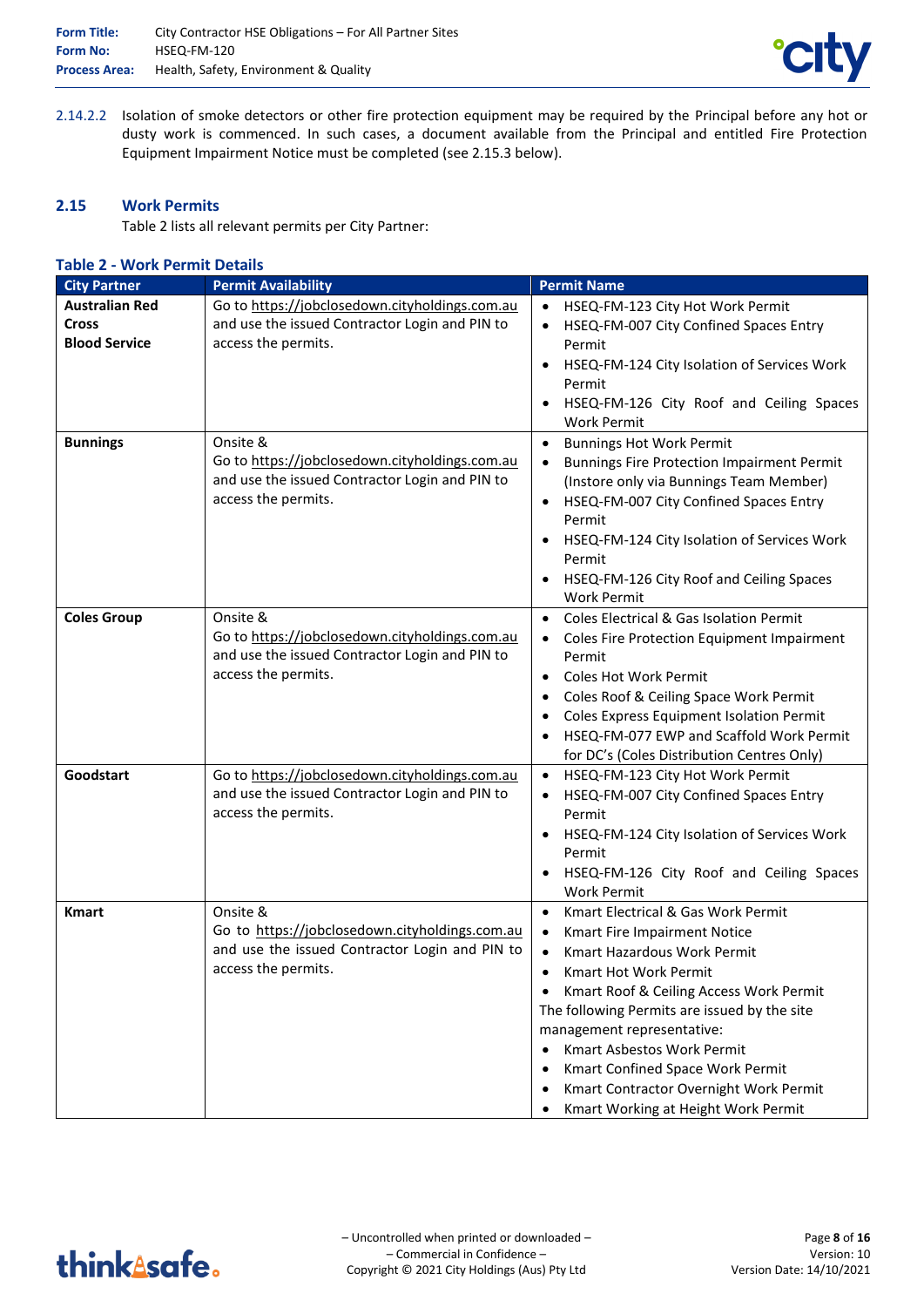

| <b>City Partner</b> | <b>Permit Availability</b>                                                                                                          | <b>Permit Name</b>                                                                                                                                                                                                                        |
|---------------------|-------------------------------------------------------------------------------------------------------------------------------------|-------------------------------------------------------------------------------------------------------------------------------------------------------------------------------------------------------------------------------------------|
| mycar               | Onsite &<br>Go to https://jobclosedown.cityholdings.com.au<br>and use the issued Contractor Login and PIN to<br>access the permits. | mycar Hot Work Permit<br>mycar Confined Space Access Permit<br>mycar Electrical and Gas Isolation Work<br>Permit<br>mycar Roof and Ceiling Space Work Permit<br>mycar Working at Heights Permit                                           |
| <b>Target</b>       | Onsite &<br>Go to https://jobclosedown.cityholdings.com.au<br>and use the issued Contractor Login and PIN to<br>access the permits. | <b>Target Confined Space Access Permit</b><br><b>Target Fire Protection Equipment Impairment</b><br>Permit<br>Target Electrical & Gas Isolation Work Permit<br><b>Target Hot Work Permit</b><br>Target Roof and Ceiling Space Work Permit |

# **2.15.1 Hot Work Permits**

The Contractor may not commence any task likely to produce a source of ignition, such as welding, drilling or grinding on the Site without a completed/ approved hot work permit (a notification document available from the Principal) and prior notification to the Site Manager or their Delegate.

#### **2.15.2 Confined Space Access Permits**

- 2.15.2.1 The Contractor shall not allow any of its Personnel to enter a confined space without first obtaining approval from the Site Manager or delegate via a Confined Space Access Permit.
- 2.15.2.2 The contractor is to abide by the site confined space entry approval / authorisation processes.
- 2.15.2.3 All personnel involved in confined space works shall be provided with suitable and adequate information, training and instruction in relation to the scope of the confined space works. This includes being trained and assessed as competent to enter a confined space.

#### **2.15.3 Fire Protection Equipment Impairment Notices**

- 2.15.3.1 The Contractor must not impair any operational fire equipment, including sprinklers, hydrants, smoke detectors or fire pumps ("Fire Protection Systems") on the Partner's premises without first obtaining the Partner approval.
- 2.15.3.2 Partner Fire Protection Equipment Impairment Notices must be filled out in line with Partner requirements. Please refer to Partner procedures available onsite via request.

#### **2.15.4 Electrical and Gas Isolation Work Permit**

- Where any electrical or gas work is proposed to be undertaken, and that work:
- (a) requires the isolation of electricity or gas, or
- (b) poses any risk to the health or safety of any persons then the contractor must submit the appropriate Work Permit (a notification document available from the Principal) prior to the commencement of any work that requires electricity\* and/or gas isolation and obtain the approval of the Site Manager or their Delegate.

\*Note: *Permit not required for changing light globes or when electrical equipment can be unplugged by normal means from a power outlet. The plug top of electrical equipment shall be secured with a lock out device with a tag.*

#### **2.15.5 Roof and Ceiling Space Work Permit**

Where any work is proposed by the Contractor on the roof, or in the ceiling space, of the Site, the Contractor must submit a Roof and Ceiling Space Work Permit (a notification document available from the Principal) to the Site Manager or their delegate for their approval prior to the commencement of any work that requires access to the roof or ceiling space.

# **2.15.6 EWP and Scaffolding Work Permit (Coles Distribution Centres only)**

Where any work is proposed by the Contractor that requires working from an EWP or Scaffold, the Contractor must submit an EWP and Scaffolding Work Permit to the Site Manager or their delegate for their approval prior to the commencement of any work that requires access to the roof or ceiling space.

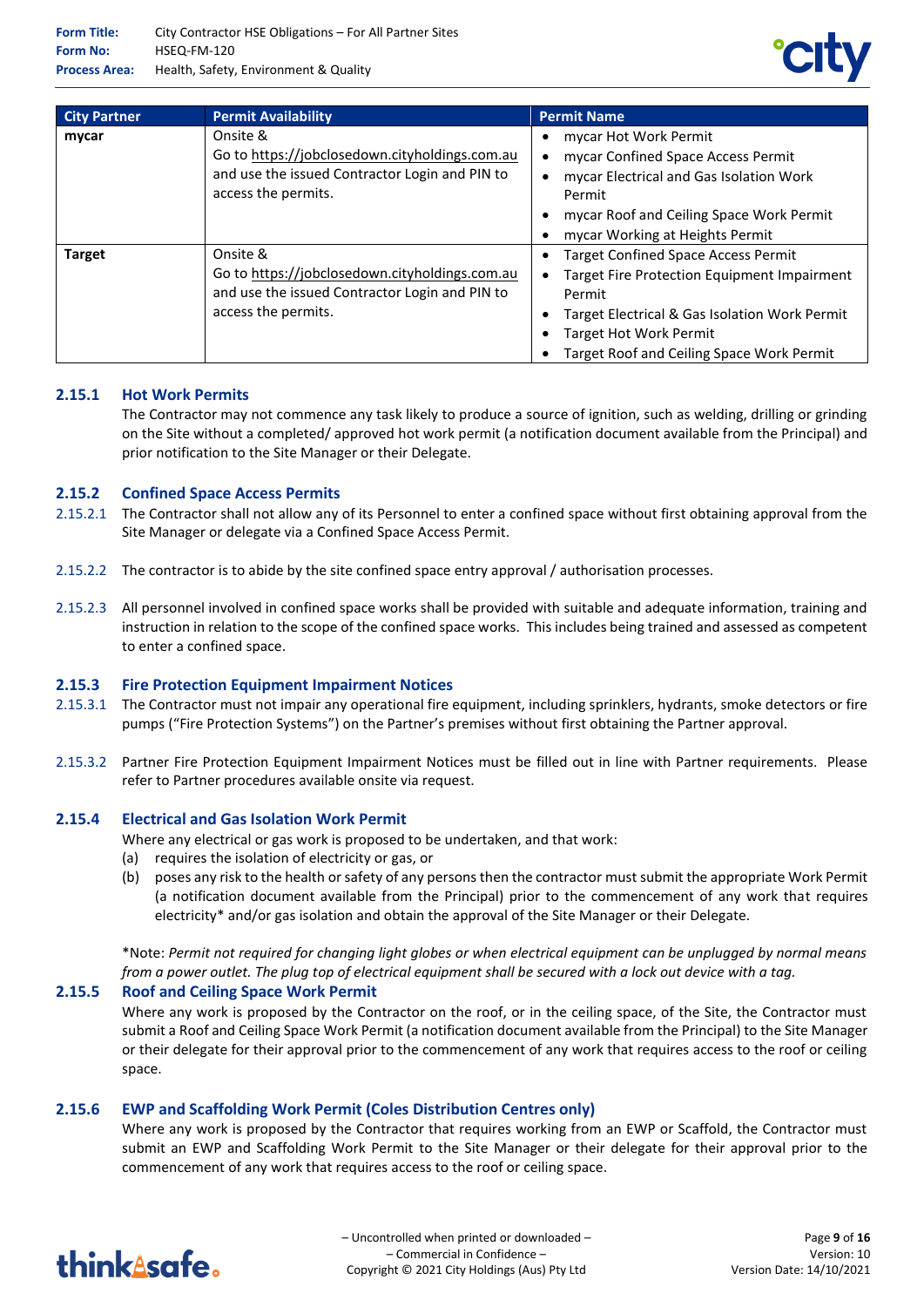

#### **2.15.7 Asbestos Work Permit (Kmart only)**

Building and/or maintenance work in areas known to contain asbestos material is prohibited, unless an 'Asbestos Work Permit' has been issued to the contractor involved.

## **2.15.8 Contractor Overnight Work Permit (Kmart only)**

Where any work is proposed by the Contractor that requires working outside of usual trading times, a Kmart Contractor Overnight Work Permit is required. This permit must be completed by a site management representative in consultation with the contractor before any works commence.

## **2.15.9 Working at Height Work Permit (Kmart only)**

Where any work is proposed by the Contractor that requires working from height utilising height access equipment such as EWP, scaffold, ladders, man cage or work platforms, the Contractor must complete a Working at Height Permit

#### **2.15.10 Hazardous Work Permit (Kmart only)**

Where any work involves trenching or excavation work, crane operations or other works deemed to be 'hazardous' by Kmart Management.

#### **2.16 Asbestos / Hazardous Materials**

- 2.16.1 A Hazardous Building Materials and Asbestos Register providing details of the presence of hazardous materials is available on Site.
- 2.16.2 The Contractor must ensure that the Personnel working on Site read the report before commencing work and acknowledge having done so by signing the sign in register.
- 2.16.3 If hazardous materials are present, location details are to be noted to ensure that Personnel undertaking work are not at risk of exposure. The Contractor must ensure that materials containing Asbestos are not disturbed.
- 2.16.4 The Contractor must notify the Site Manager if any of the Personnel suspect the presence of Asbestos.
- 2.16.5 If the work to be undertaken is likely to disturb any hazardous materials, work must not be commenced until the hazard is discussed with, and the work is approved in writing by, the Site Manager or its Delegate.
- 2.16.6 If the Contractor is to remove any asbestos, the Contractor must be an accredited asbestos removalist. Accreditation documentation must be shown to the Site Manager prior to any work commencing. The Contractor must comply with all laws, industry standards and the Principal's requirements when undertaking removal work.

#### **2.17 Substances and Dangerous Goods Management**

- 2.17.1 Contractors must provide and use their own substances and dangerous goods.
- 2.17.2 Without in any way limiting the Contractor's HSE legal obligations the Contractor shall ensure that:
	- (a) all Substances and Dangerous Goods brought onto or used on the Site must have a compliant Safety Data Sheet (SDS) and be correctly labelled.
	- (b) if Substances and Dangerous Goods are to be stored on Site, the contractor must provide a chemical register and copies of the SDSs for retention on Site. SDS are to be less than 5 years old from issue date.
	- (c) risk assessments are to be completed (and available on request) for all substances and dangerous goods used on Site.
	- (d) substances and dangerous goods carry all appropriate identification and hazard labelling and are stored in accordance with all legal requirements.
	- (e) a SWMS is developed for Works that involve Substances and Dangerous Goods. Identified controls must be implemented in accordance with the relevant SDS and any other OHS Legal Obligations including those relating to the transport, storage, use, handling and disposal of Substances or Dangerous Goods.
	- (f) the Contractor must advise the Site Manager or their delegate if a Substance or Dangerous Good to be used may impact on the health or safety of any person or give rise to concern or alarm by any person (irrespective of whether

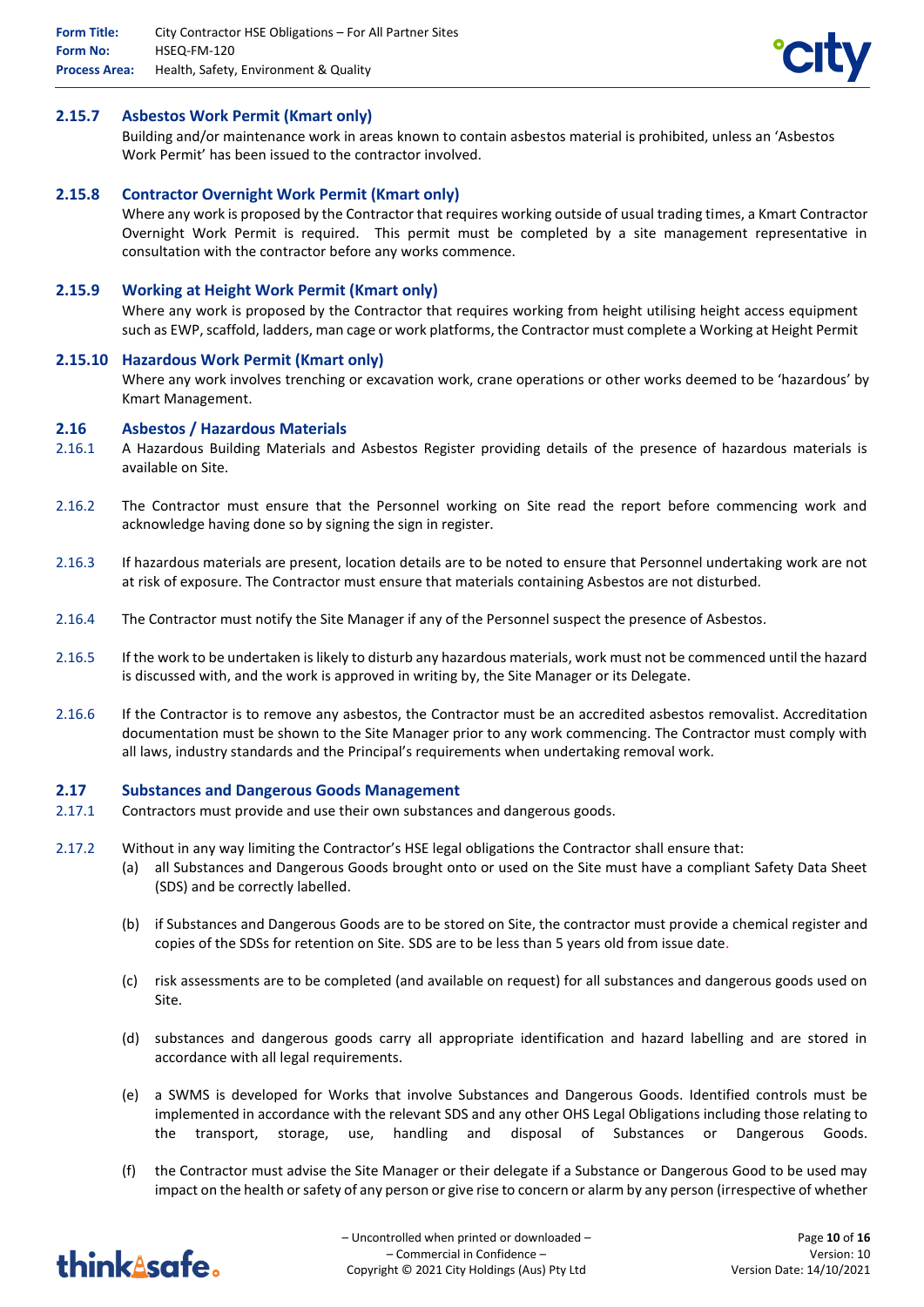

any such concerns are well founded or not), including by reason of any smell or potential reaction to fumes or vapours.

- (g) where possible, contractors should use a less hazardous substance as an alternative
- (h) storage of gas cylinders, when not in use, shall be in an upright secured position.
- (i) the storage and handling of flammable and combustible liquids should be carried out in accordance with all relevant regulatory requirements. The Contractor shall advise the Principal before flammable materials are brought to site for storage.
- (j) spill response guidelines and equipment is available where there is the risk of chemical spills associated with the work activity.

## **2.18 Working at Heights**

#### **2.18.1 General**

2.18.1.1 Where reasonably practicable, the need to work from heights should be eliminated.

- 2.18.1.2 Approved height protection control measures must be implemented based on the relevant legislative requirements, .
- 2.18.1.3 In determining the appropriate control to adopt for any particular type of work at height the Contractor shall, so far as is reasonably practicable, apply the highest order of control identified in any Code of Practice, Compliance Code or Regulation for working at heights.
- 2.18.1.4 All relevant equipment must be provided by the Contractor and be subject to regular preventative maintenance and documented records to be made available upon request.
- 2.18.1.5 The Contractor must ensure that its Personnel have received all appropriate information, instruction, training and supervision in the correct use of equipment, including fall arrest equipment.
- 2.18.1.6 Without in any way derogating from the obligations specified above, the Contractor shall, when dealing with ladders and scaffolding also have regard to the following:

#### **2.18.2 Ladders**

- 2.18.2.1 Non-conductive ladders must be used anywhere electrical hazards exist.
- 2.18.2.2 Ladders must comply with relevant Standards and be in good condition. The Contractor must inspect ladders prior to use.
- 2.18.2.3 The Contractor must ensure that its Personnel are trained in safe work practices in relation to ladders.

#### **2.18.3 Scaffolds**

- 2.18.3.1 All scaffolding used on Site must comply with relevant laws and Standards.
- 2.18.3.2 All scaffolding must be assembled by trained and licensed personnel.

#### **2.19 Electrical Safety**

- 2.19.1 All power leads and portable electrical tools used on the Principal's Sites must be tested and tagged in accordance with AS/NZS 3760 and legislative requirements. An electrical equipment register to be made available upon request.
- 2.19.2 Electrical equipment used in potentially hazardous locations; for example construction and demolition Sites, wet areas, outdoor areas, workshops, laboratories, or areas exposed to the public must be Residual Current Devices (30mA) protected.
- 2.19.3 Residual Current Devices must be tested before being brought on Site.
- 2.19.4 The Contractor must ensure that its Personnel are trained in safe work practices in relation to electrical equipment.

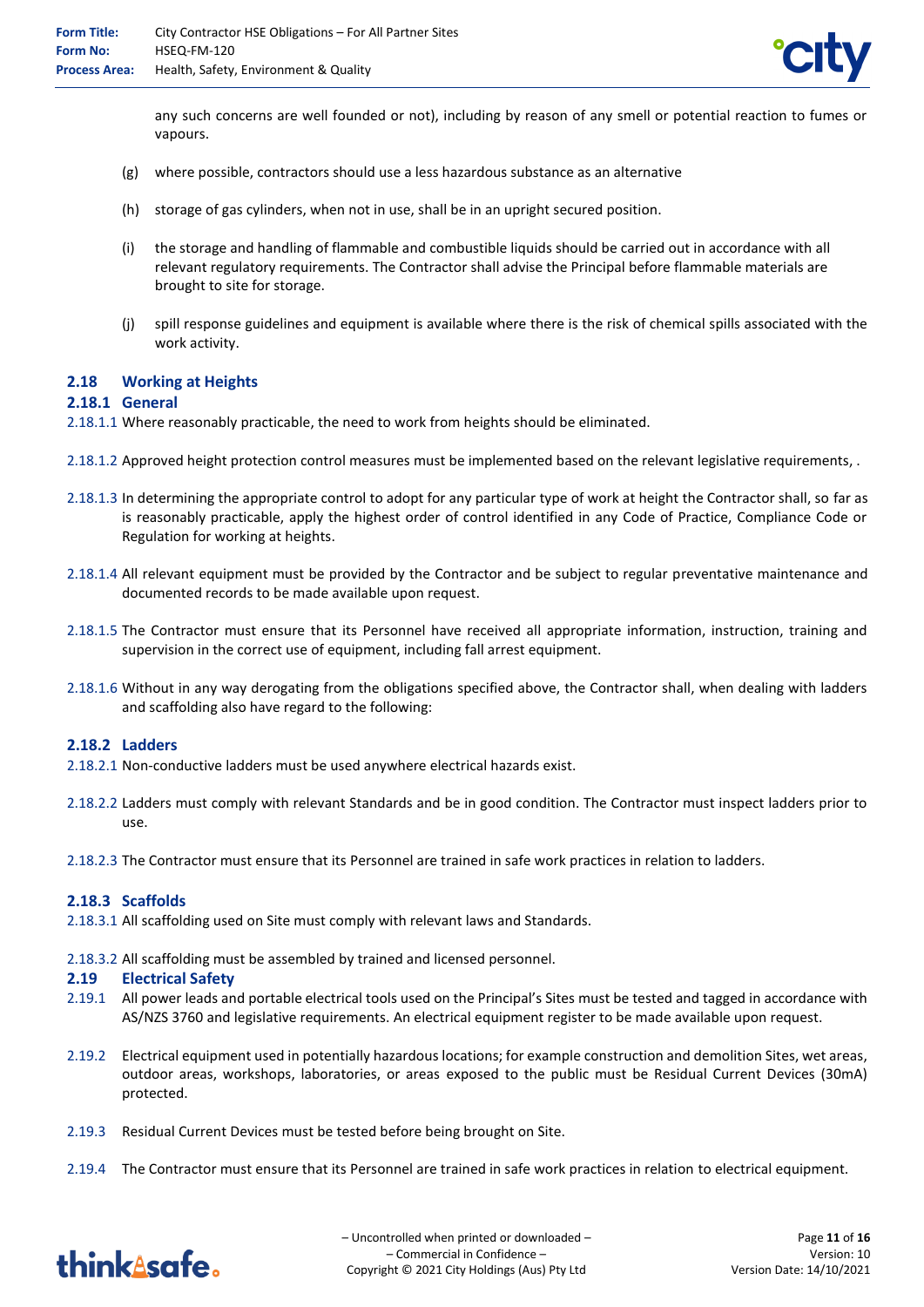

- 2.19.5 Double adaptors may not be used on the Principal's Sites.
- 2.19.6 The Contractor is required to provide adequate facilities to ensure that electrical leads are elevated in accordance with industry guidelines.
- 2.19.7 Where tools or equipment fail to meet the requirements of applicable electrical safety acts and AS 3000 the tools and equipment shall be immediately withdrawn from service and removed from site.
- 2.19.8 Provide Certificates of Electrical Safety where applicable.

## **2.20 Chain of Responsibility**

- 2.20.1 Contractors involved in any aspect of the transport of goods and materials to or from any of the Principal's sites must ensure that they have clearly documented processes to ensure that they, and any parties they deal with in the transport of goods, meet all their obligations in relation to safe transport, including;
	- (a) Chain of Responsibility; and
	- (b) Fatigue management
- 2.20.2 Contractors should be aware of any Codes applicable to their work with the Principal and that they fulfil their role under those Codes.

## **2.21 Site Security and Housekeeping**

#### **2.21.1 Site Security**

- 2.21.1.1 Bags, toolboxes and other containers may be inspected when Personnel leave the Site.
- 2.21.1.2 Unauthorised use or removal of the Principal's equipment is forbidden, as is the unauthorised use or removal of any other Principal's property, including intellectual property (such as documentation or software), or of the Principal's confidential information.
- 2.21.1.3 Entry into sections of a building other than the designated work area is forbidden.
- 2.21.1.4 The Personnel must not use their electronic access card or key to allow others to enter.
- 2.21.1.5 If working on the roof, the Contractor must ensure that all doors, ladders and other means of access are closed or secured to prevent unauthorised access.
- 2.21.1.6 If access is required outside of a Site's normal trading or operating hours (where applicable), arrangements for afterhours access should be made with the Site Manager.

#### **2.21.2 Clean Work Environment/Waste Disposal**

- 2.21.2.1 The Contractor will be responsible for maintaining a clean and tidy worksite. All waste will be disposed of by the Contractor off-site, unless the Site Manager or Delegate specifies otherwise.
- 2.21.2.2 Disposal/recycling of waste must be in accordance with all relevant environmental, trade waste and/or health and safety requirements applicable to the type of waste in question. Recycling of materials is preferred where applicable. All precautions must be taken to minimise the generation of environmental hazards, such as exposure to chemical substances, dust, fumes, gases and vapour. In some cases, this may mean completing a job outside normal trading hours (where applicable) but only where authorised by the relevant Site Manager.

#### **2.21.3 Use of Site Amenities, Facilities, Equipment/Food Safety Requirements:**

Contractors may use Site's amenities as the need arises. Contractors must at all times maintain the highest level of hygiene whilst accessing any Site's amenities or toilet facilities and are required to maintain food safety standards as covered in the contractor safety induction process.

#### **2.22 Additional Requirements**

Other specific risks and safety requirements in addition to those above may be communicated and agreed between the Principal and the Contractor.

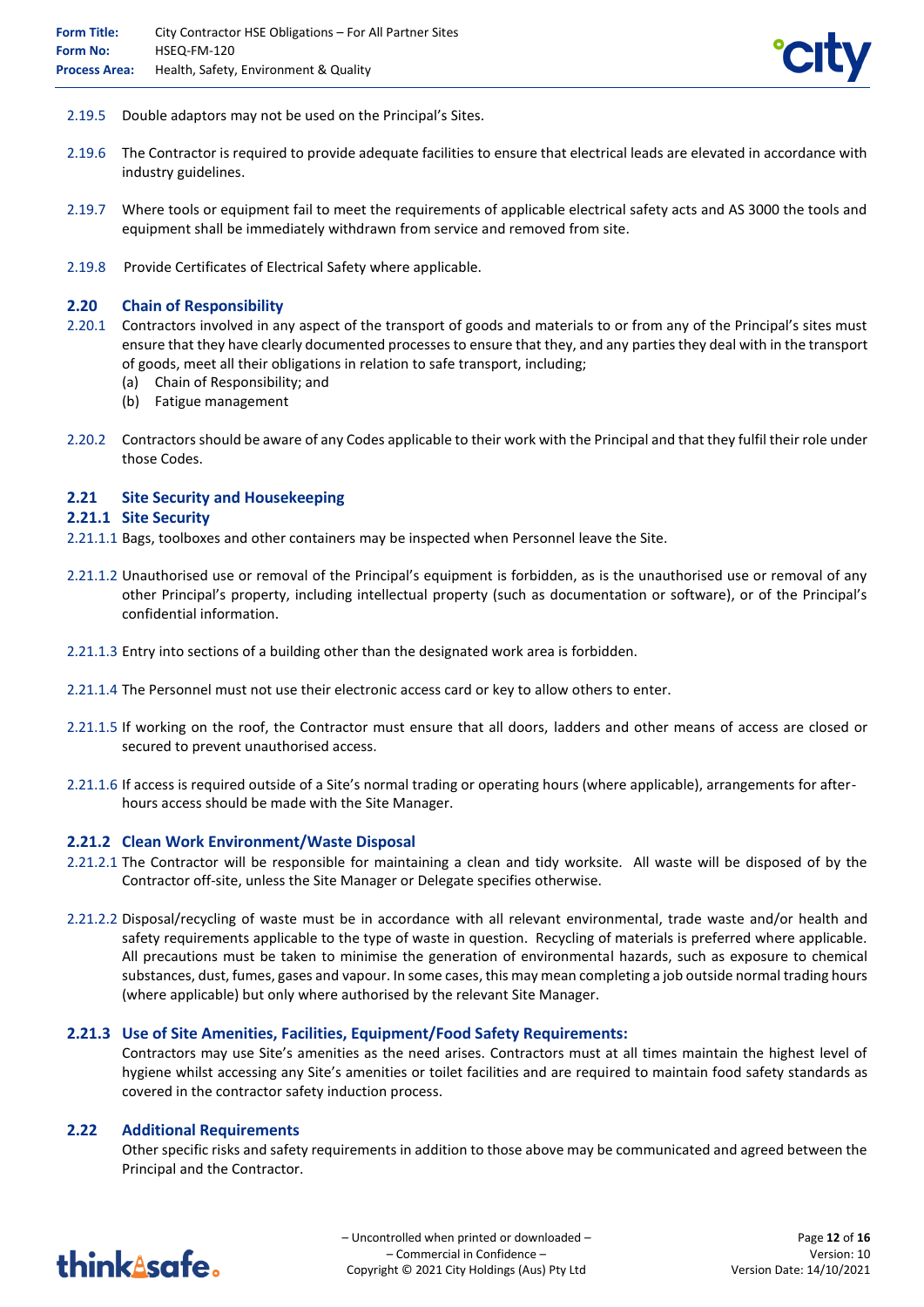

## **2.23 Non-Compliance**

- 2.23.1 In addition to any rights of termination or other remedies that the Principal may have under an agreement with the Contractor or otherwise at law, the Principal may require the Contractor to immediately remove from the Principal's premises any of its Personnel who are (or who are causing the Contractor to be) acting unlawfully or in breach of any OHS Legal Obligations.
- 2.23.2 Upon receipt of such a request, the Contractor will remove the Personnel in question and make available a suitable replacement as soon as possible. The Principal will have no liability to the Contractor in respect of such replacement.

## **2.24 Mobile Phones and Electronic Devices**

Use of the mobile phone or electronic device shall be in accordance with any site-specific mobile phone or electronic device usage policy.

In Coles Distribution Centre Sites, specific rules and restrictions apply to the use of mobile phones and electronic devices whilst working in the warehouses of the Distribution Centre.

# **SECTION 3: Contracts for the Supply of Goods: General Terms and Conditions**

These terms and conditions apply in relation to **ALL** contracts that relate to the supply of Goods to the Principal.

## **3.1 Provision of Information**

- 3.1.1 The Contractor must provide to the Principal all information and documentation required by it's HSE legal obligations, according to the status of the Contractor under the law. A Contractor may have more than one status under OHS law in relation to Plant, including as designer, manufacturer, importer, supplier and / or installer. The Contractor shall, without detracting from its OHS Legal Obligations, provide:
	- (a) Information which addresses all hazards identified in relation to the use of the Goods;
	- (b) the assessment of the risks arising from those hazards; and
	- (c) the necessary controls having regard to the required hierarchy of controls.
- 3.1.2 The Principal's acceptance of any or all of the Goods prior to the Contractor's fulfilment of its obligations under this clause does not constitute a waiver or acceptance of the Contractor's failure to comply with any of its obligations under this Agreement. The Principal reserves all of its rights in relation to any such non-compliance.
- 3.1.3 The Contractor shall, in addition to its obligations at law, keep the Principal promptly informed, in writing, of any developments which would constitute a material change to any of the information the Contractor is required to provide pursuant to this contract
	- (a) For the agreed lifetime of the Goods; or
	- (b) In the absence of an agreed lifetime for the Goods, for the duration of the Agreement (including any warranty periods or the duration of any service agreement in relation to any Goods).

#### **3.2 General Warranty**

The Contractor warrants that:

- (a) the Principal's use of the Goods, for the purpose for which they have been purchased or leased, in accordance with any guidance and instructions provided by the Contractor, will not:
	- (i) breach any HSE legal obligations; or
	- (ii) breach any other laws; and
	- (iii) expose the Principal to any action or claim (including in relation to any relevant licences or permits held or required by the Principal.
- (b) all information provided to the Principal in relation to the Goods is complete, accurate and not in any way likely to be misleading or deceptive.
- (c) the Goods comply with all relevant:
	- (i) legislative requirements in Australia and/or New Zealand (in so far as either is relevant); and
	- (ii) standards

# **3.3 Operating Procedures and Training**

For goods that require safe operating procedures or training, the Contractor must provide these procedures and the relevant training in the use of the goods.

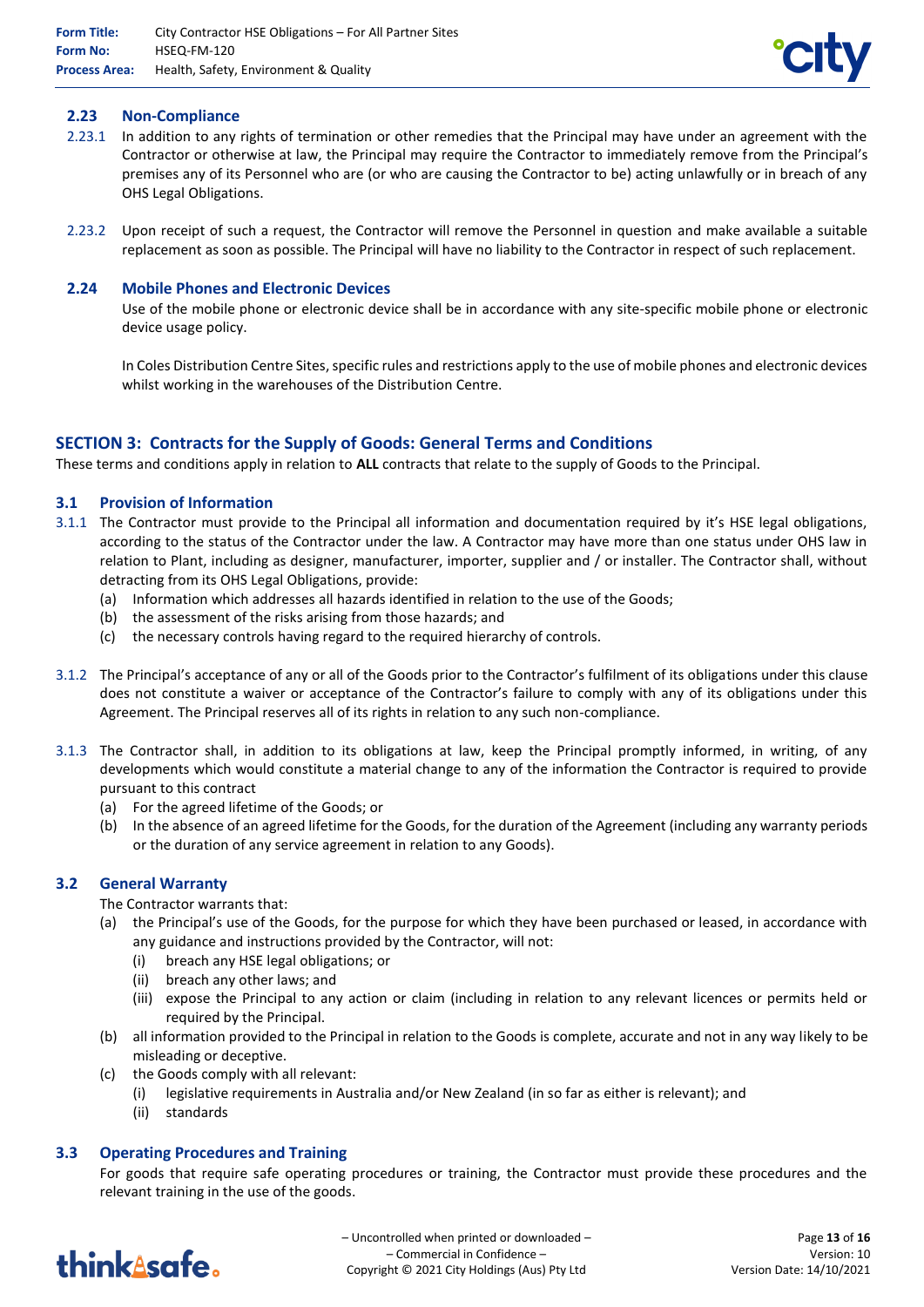

# **3.4 Heavy and Bulky Goods**

Goods that are heavy and bulky so that as a consequence they present a manual handling or other health or safety risk, shall be:

- (a) Packaged appropriately to facilitate storage and handling.
- (b) Clearly labelled to warn of any relevant hazards, including ergonomic risks and the recommended safe manner of handling the Goods.

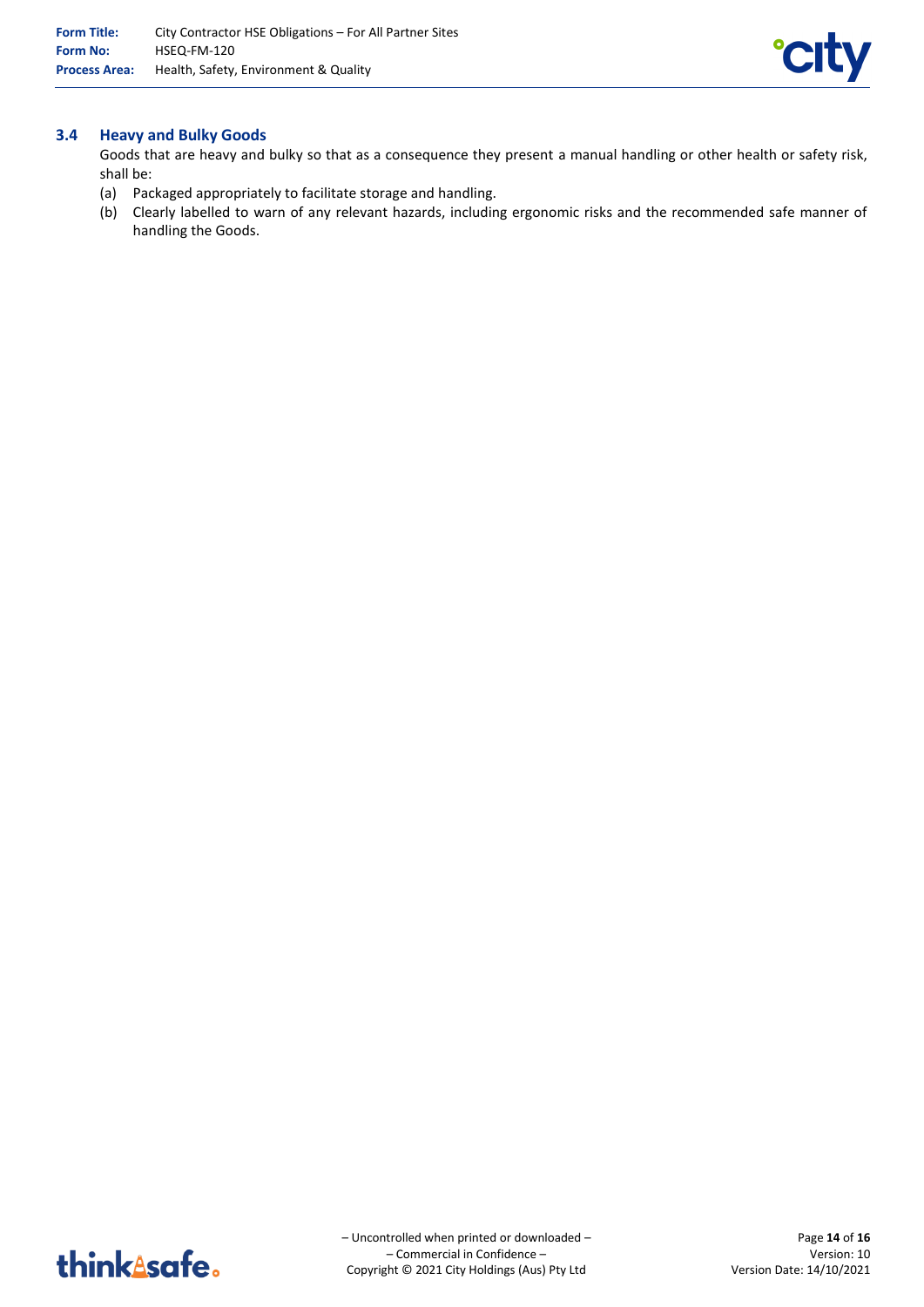

# **SECTION 4 Dictionary of Terms Used in This Schedule**

| <b>Agreement</b>                   | Means the agreement between the Principal and Contractor in relation to the supply of Goods<br>and / or Services to which this Schedule is incorporated. |
|------------------------------------|----------------------------------------------------------------------------------------------------------------------------------------------------------|
| <b>Asbestos</b>                    | Means any form of asbestos as defined in any occupational health and safety legislation in<br>Australia.                                                 |
| <b>City Group</b>                  | Means City Holdings (Aus) Pty Ltd and each of its subsidiaries.                                                                                          |
| <b>Contractor</b>                  | Means the party or parties with whom the Principal has contracted under this Agreement for                                                               |
|                                    | the provision of Goods and / or Services (and includes a person or company who supplies                                                                  |
|                                    | Services and Non-Merchandise Goods to the Principal and any person who is a supplier within                                                              |
|                                    | the meaning of any OHS Legal Obligation), irrespective of whether, for the purposes of other                                                             |
|                                    | parts of this Agreement that party is defined in different terms.                                                                                        |
| <b>Delegate</b>                    | The person who has been properly delegated authority from a Site Manager to perform certain                                                              |
|                                    | of the Site Manager's duties and exercise certain of the Site Manager's powers.                                                                          |
| <b>Dangerous Good</b>              | Means "dangerous good" as defined in any dangerous goods legislation or in any other                                                                     |
|                                    | occupational health and safety legislation or regulation (as amended from time to time) in any                                                           |
|                                    | jurisdiction in which the dangerous goods are to be provided.                                                                                            |
| <b>Coles DC Site</b>               | Means any Coles Distribution Centre site.                                                                                                                |
| <b>Goods</b>                       | Are those which are acquired by the Principal for its own use or consumption and are not for                                                             |
|                                    | retail sale. They include Plant, equipment (including fixtures and fittings), substances and                                                             |
|                                    | Dangerous Goods and personal protective equipment. Non-Merchandise Goods are often                                                                       |
|                                    | referred to as "Goods" throughout this Schedule.                                                                                                         |
| <b>Hazardous Building Material</b> | Means any form of "hazardous building material" as defined in any occupational health and                                                                |
|                                    | safety legislation in Australia.                                                                                                                         |
| <b>Hazardous Substance</b>         | Means "hazardous substance" as defined in any OHS related Act or regulation (as amended                                                                  |
|                                    | from time to time) in any jurisdiction in which the Hazardous Substance is to be provided.                                                               |
| <b>High Risk Contracts</b>         | All contracts that are designated as "high risk" by legislation including but not limited to:                                                            |
|                                    | • contracts that provide a service by performing High Risk Activities; and, or                                                                           |
|                                    | • any other contracts at the discretion of the Principal.                                                                                                |
| <b>High Risk Activities</b>        | Include but are not limited to:                                                                                                                          |
|                                    | · asbestos removal;                                                                                                                                      |
|                                    | • construction work of any kind;                                                                                                                         |
|                                    | · demolition;                                                                                                                                            |
|                                    | • All electrical work (excludes replacement of lamps in light fittings);                                                                                 |
|                                    | • hot work in hazardous area;                                                                                                                            |
|                                    | • scaffolding;                                                                                                                                           |
|                                    | • tank cleaning or testing;                                                                                                                              |
|                                    | • welding in hazardous areas;                                                                                                                            |
|                                    | • working at heights;                                                                                                                                    |
|                                    | • transport (truck driving);<br>• cooling tower maintenance;                                                                                             |
|                                    | • confined space;                                                                                                                                        |
|                                    | • any other high risk works as defined by State legislations; and, or                                                                                    |
|                                    | • any other work or activities designated as "high risk" by the Principal for the purposes of a                                                          |
|                                    | particular contract or portion of a contract as identified in the scope of works for that proposed                                                       |
|                                    | contract.                                                                                                                                                |
|                                    | If, as a result of any hazard identification and risk assessment undertaken by the Contractor,                                                           |
|                                    | further high risk work or activities are identified, then the Contractor shall notify the Principal                                                      |
|                                    | and all obligations relating to high risk work or activities under this Agreement apply.                                                                 |
| <b>Manual tasks</b>                | Manual tasks means a task comprised wholly or partly by any activity requiring a person to use                                                           |
|                                    | their musculoskeletal system in performing his or her work and can include the use of force                                                              |
|                                    | for lifting, lowering, pushing, pulling, carrying or otherwise moving, holding or restraining any                                                        |
|                                    | person, animal or item.                                                                                                                                  |
| <b>HSE Legal Obligations</b>       | A reference to HSE legal obligations includes any obligation imposed under:                                                                              |
|                                    | the common law relating to health, safety and environment in the workplace;                                                                              |
|                                    |                                                                                                                                                          |